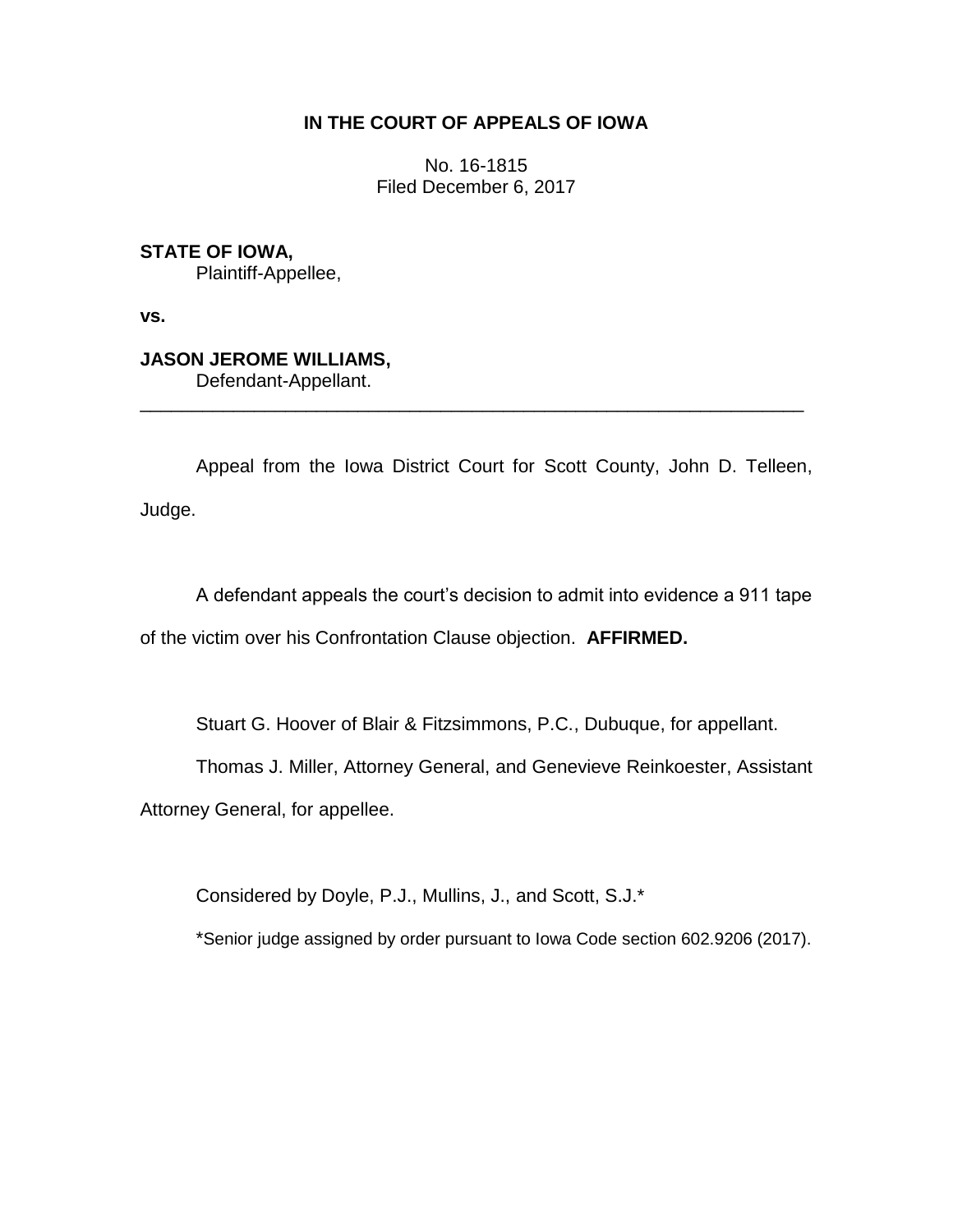#### **SCOTT, Senior Judge.**

Following a bench trial, Jason Williams appeals his conviction for possession of a firearm as a felon, operating while barred as a habitual offender, and domestic abuse assault causing bodily injury.<sup>1</sup> *See* Iowa Code §§ 321.560, 321.561, 708.2A(2)(b), 724.26(1) (2015). He asserts on appeal the district court violated his Confrontation Clause rights by admitting the entire recording of the 911 phone call the victim made on the morning of the incident. Because we conclude the admission of the recording did not violate the Confrontation Clause, we affirm his conviction.

#### **I. Background Facts and Proceedings.**

 $\overline{a}$ 

At approximately 8:00 a.m. on October 31, 2015, Williams arrived at the home of Patricia Schultz.<sup>2</sup> When his key failed to open the door, Williams began banging on the doors and windows, attempting to wake up Schultz to let him in. Awakened, Schultz dialed 911 to report that Williams was at the house and that he was not supposed to be there. As Williams banged on the window, he saw Schultz inside with another man. Williams then pushed in the window and climbed inside. He assaulted Schultz and pointed a gun at the other man before leaving the house.

Prior to trial, Williams filed a motion in limine, seeking to exclude the recording of Schultz's 911 call on hearsay and Confrontation Clause grounds. On the morning of trial, the district court overruled the objection to the admission of the 911 recording and concluded the evidence was properly admitted as it fit within

<sup>1</sup> The district court also found Williams not guilty of first-degree burglary and going armed with intent.

 $2$  Testimony at trial indicated Williams and Schultz were both on the lease and had keys to the house.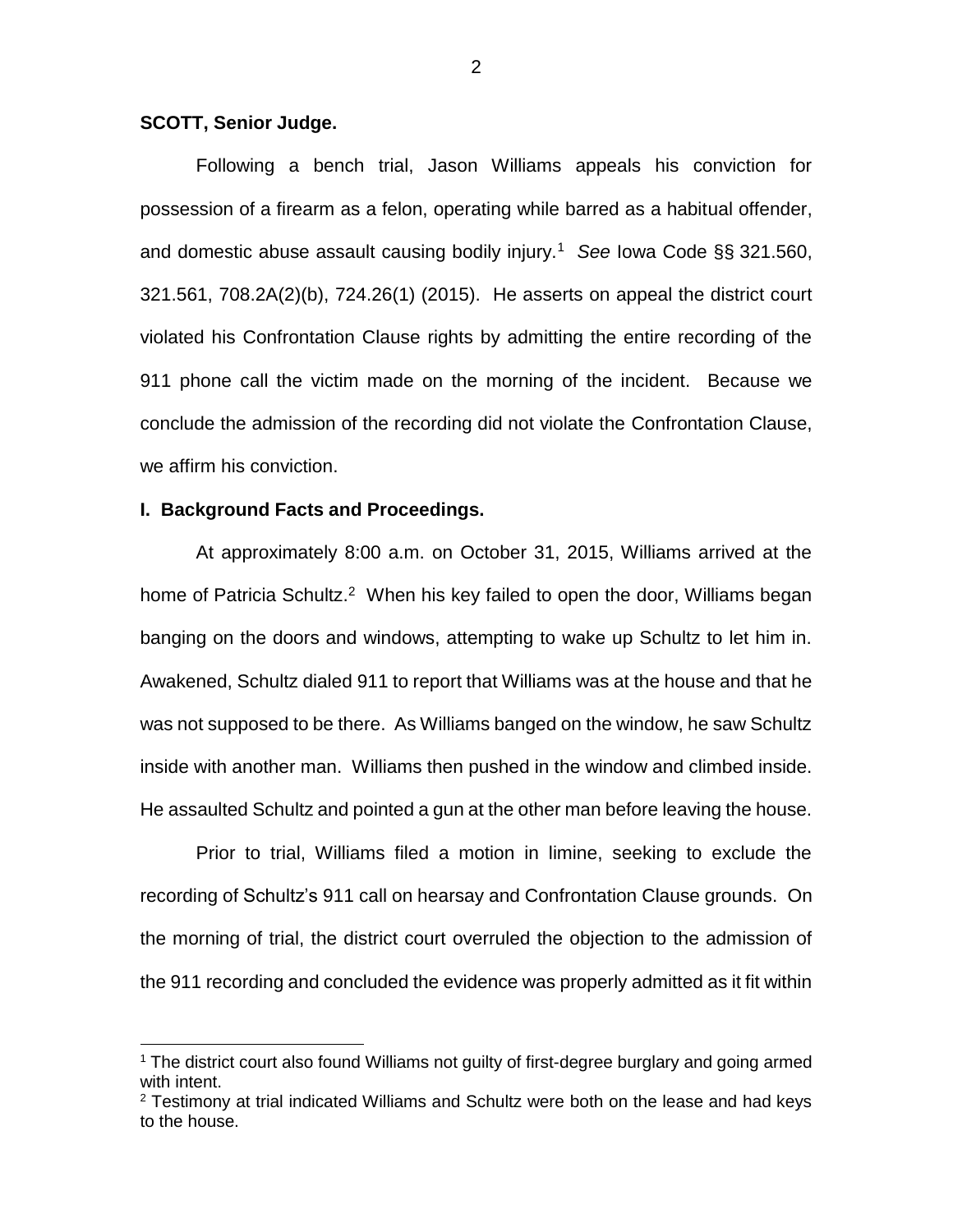multiple exceptions to the hearsay rule. *See* Iowa R. Evid. 5.803(1), (2), (6) (outlining the present-sense-impression, excited-utterance, and business-record hearsay exceptions). Schultz did not testify at trial, but the other man present in her house the morning of the incident did testify, as did Williams. The court found Williams guilty on three of the charges filed against him, and Williams was sentenced to a total of five years in prison, with credit for time served.

## **II. Scope and Standard of Review.**

Our standard of review is de novo for claims involving a violation of the defendant's right to confront his accuser. *State v. Schaer*, 757 N.W.2d 630, 633 (Iowa 2008).

### **III. Confrontation Clause.**

 $\overline{a}$ 

Williams asserts his Confrontation Clause rights were violated when Schultz's 911 recording was admitted into evidence in its entirety.<sup>3</sup> The Confrontation Clause gives the defendant the right "to be confronted with the witnesses against him." U.S. Const. amend VI. "[T]his provision bars 'admission

<sup>&</sup>lt;sup>3</sup> As an initial matter, the State asserts Williams did not preserve error on his Confrontation Clause claim. The State agrees that Williams raised the issue in front of the district court, but the court only ruled on the hearsay objections. The State asserts Williams was required to seek a ruling from the district court on the Confrontation Clause in order to preserve the issue for appeal. *See Meier v. Senecaut*, 641 N.W.2d 532, 537 (Iowa 2002) ("When a district court fails to rule on an issue properly raised by a party, the party who raised the issue must file a motion requesting a ruling in order to preserve error for appeal."). However, "[i]f the court's ruling indicates that the court considered the issue and necessarily ruled on it, even if the court's reasoning is 'incomplete or sparse,' the issue has been preserved." *Lamasters v. State*, 821 N.W.2d 856, 864 (Iowa 2012). The Confrontation Clause argument was presented to the district court, and in the district court's ruling, the court acknowledged Williams had asserted a violation of his confrontation rights. The court then stated it admitted the evidence over defense counsel's objection. Because the record indicates the court was aware of the Confrontation Clause claim made, it considered the claim, and the court's ruling admitting the recording necessarily ruled on the claim, we consider the issue preserved for our review. *See id*.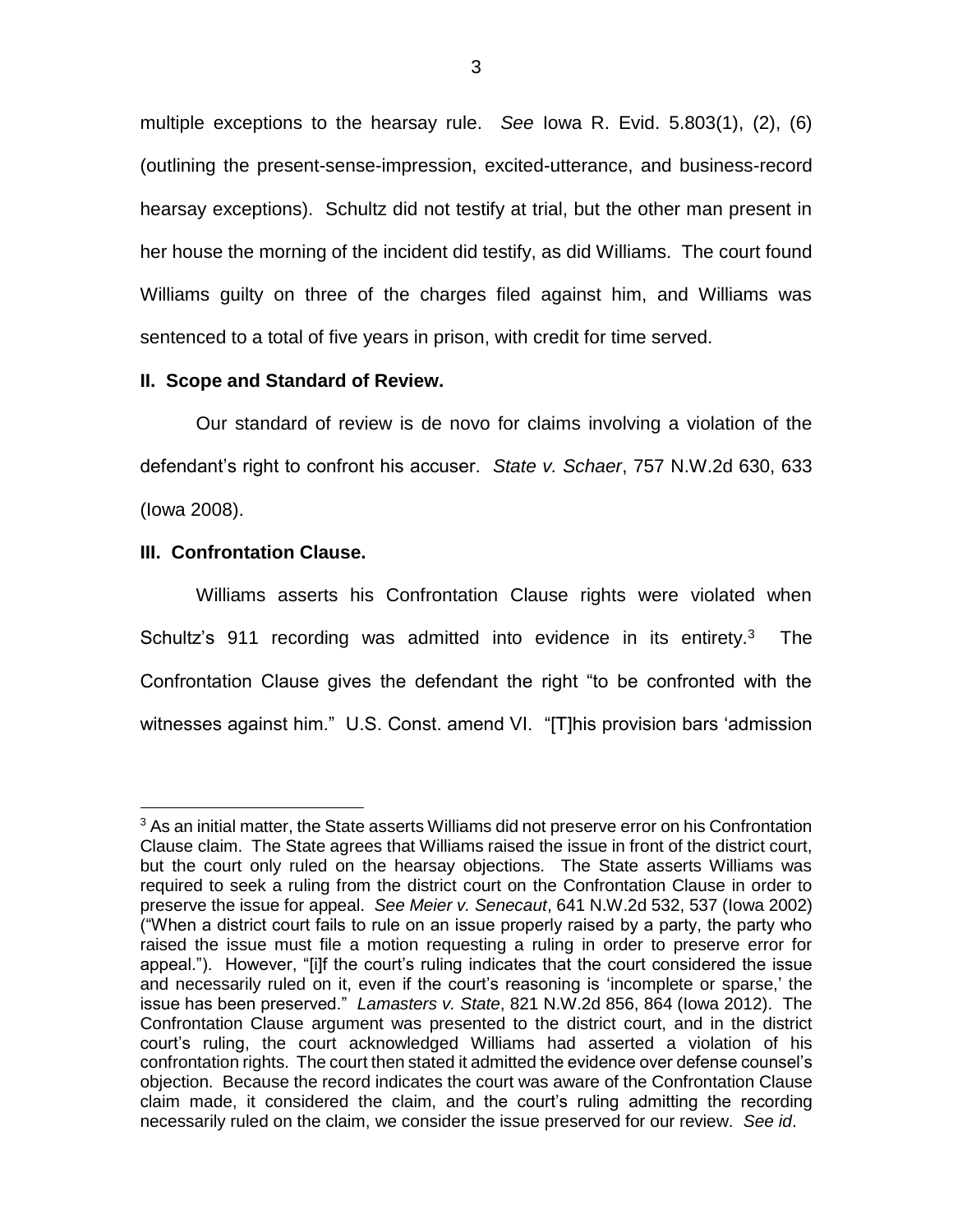of testimonial statements of a witness who did not appear at trial unless [the witness] was unavailable to testify, and the defendant had had a prior opportunity for cross-examination.'" *Davis v. Washington*, 547 U.S. 813, 821 (2006) (citation omitted). Schultz did not appear for trial, <sup>4</sup> and thus, Williams asserts the statements Schultz made on the 911 recording were improperly admitted because the statements were testimonial.

Statements are nontestimonial when made in the course of police interrogation under circumstances objectively indicating that the primary purpose of the interrogation is to enable police assistance to meet an ongoing emergency. They are testimonial when the circumstances objectively indicate that there is no such ongoing emergency, and that the primary purpose of the interrogation is to establish or prove past events potentially relevant to later criminal prosecution.

*Id*. at 822.

 $\overline{a}$ 

Williams claims the court should not have admitted the initial portion of the call because Schultz's voice was calm when she was providing her name, address, and phone number and describing the reason for the call. It was not until Williams gained entrance into the house through the window that Schultz's voice became alarmed and, in Williams's opinion, an emergency occurred. We do not find the tone of Schultz's voice dispositive as to when a statement is testimonial or nontestimonial. The Supreme Court in *Davis* stated: "A 911 call, . . . at least the initial interrogation conducted in connection with a 911 call, is ordinarily not designed primarily to 'establis[h] or prov[e]' some past fact, but to describe current circumstances requiring police assistance." *Id*. at 827 (alterations in original). On

<sup>&</sup>lt;sup>4</sup> The district court's decision noted its understanding was that Schultz became uncooperative with the State and refused to testify against Williams.